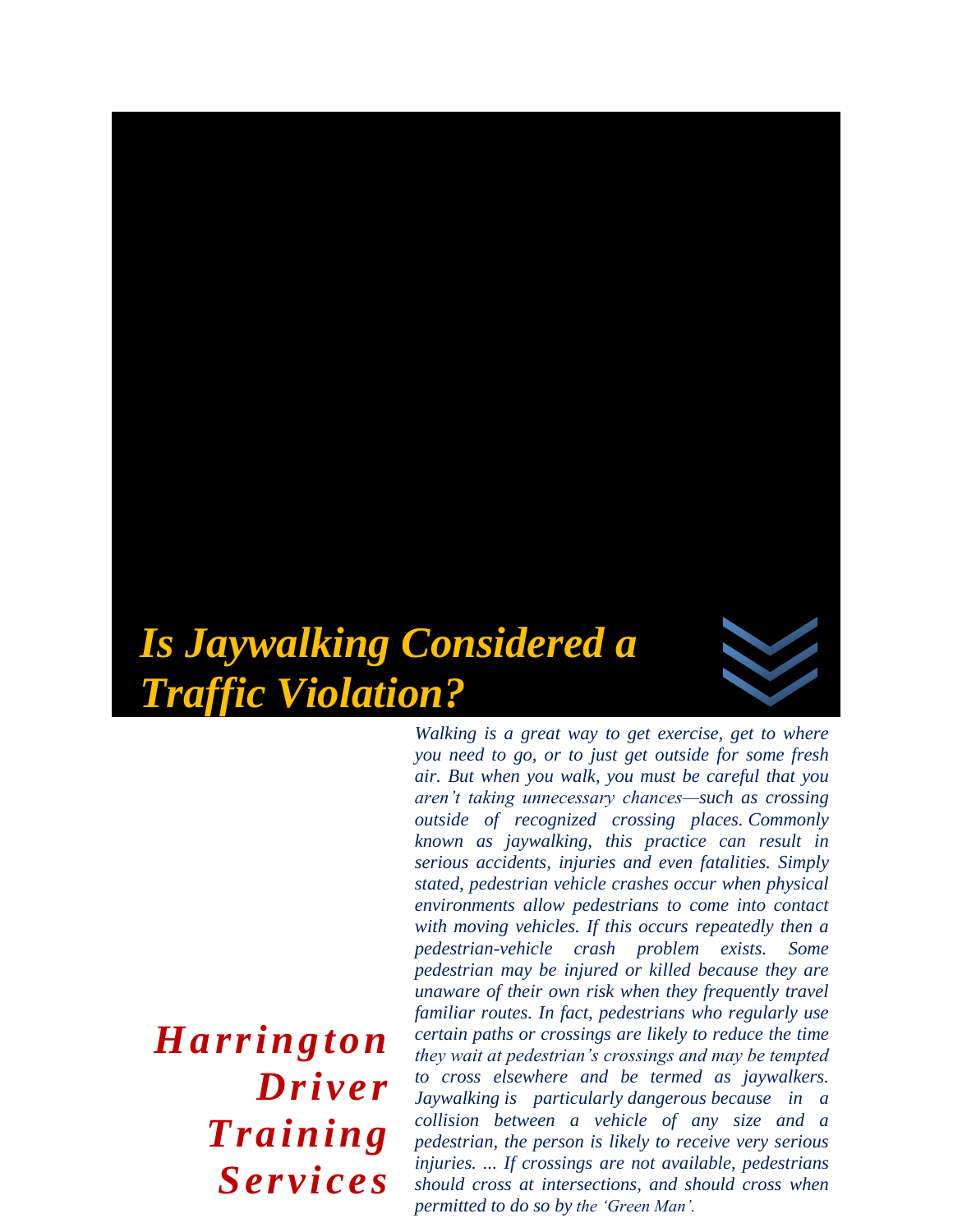*Is Jaywalking Considered a Traffic Violation? Tom Harrington LL B F Inst. MTD (August 2020)*

The Massachusetts General Laws Chapter 90 Section 18a (US) states that municipalities can fine pedestrians who break jaywalking rules and further promulgates:

*"If it is the first, second or third offense subject to this section committed by such person within the jurisdiction of the court in the calendar year, payment to such clerk of the sum of one dollar (\$1) shall operate as a final disposition of the case; if it is the fourth or subsequent such offense so committed in such calendar year payment to such clerk of the sum of two dollars (\$2) shall operate as a final disposition of the case. Proceedings under this paragraph shall not be deemed criminal; and no person notified to appear before the clerk of a district court as provided herein shall be required to report to any probation officer, and no record of the case shall be entered in the probation records".* **1**

#### *Introduction*

l

hat would it be like to live in a place with safely designed streets, where people on foot can cross the street if they think it's safe, knowing that the law supports them? You can see for yourself if you ever get a chance That would it be like to live in a place with safely designed streets, where<br>people on foot can cross the street if they think it's safe, knowing that<br>the law supports them? You can see for yourself if you ever get a chanc have had the freedom to cross the street where they want. If you want to cross a city street you just wait for a gap in traffic and you cross. So, isn't there an obligation to use a pedestrian crossing? No, there no longer is! That article 99 in Dutch law was scrapped from the traffic laws on 1 January 1995. <sup>2</sup> Until then, pedestrians were not allowed to cross within 30 metres of a zebra crossing, effectively making it illegal to cross the street for over 60 metres with just one zebra crossing in the middle of that zone. That restriction was abolished to simplify the traffic rules and to give the pedestrian more freedom. A zebra crossing is now just a service to the pedestrian. You are allowed to judge for yourself if you want to use it, but you are not obliged to. If you do use the zebra crossing, other traffic must yield the moment it becomes clear you are going to cross the street. Just the visible intention to use the zebra crossing already gives the pedestrian priority over motor traffic and people cycling.

<sup>2</sup> Bicycle Dutch. *When there is no such concept as jaywalking.* bicycledutch.wordpress.com



<sup>&</sup>lt;sup>1</sup> The 191<sup>st</sup> General Court of the Commonwealth of Massachusetts, Section 18a. malegislature.gov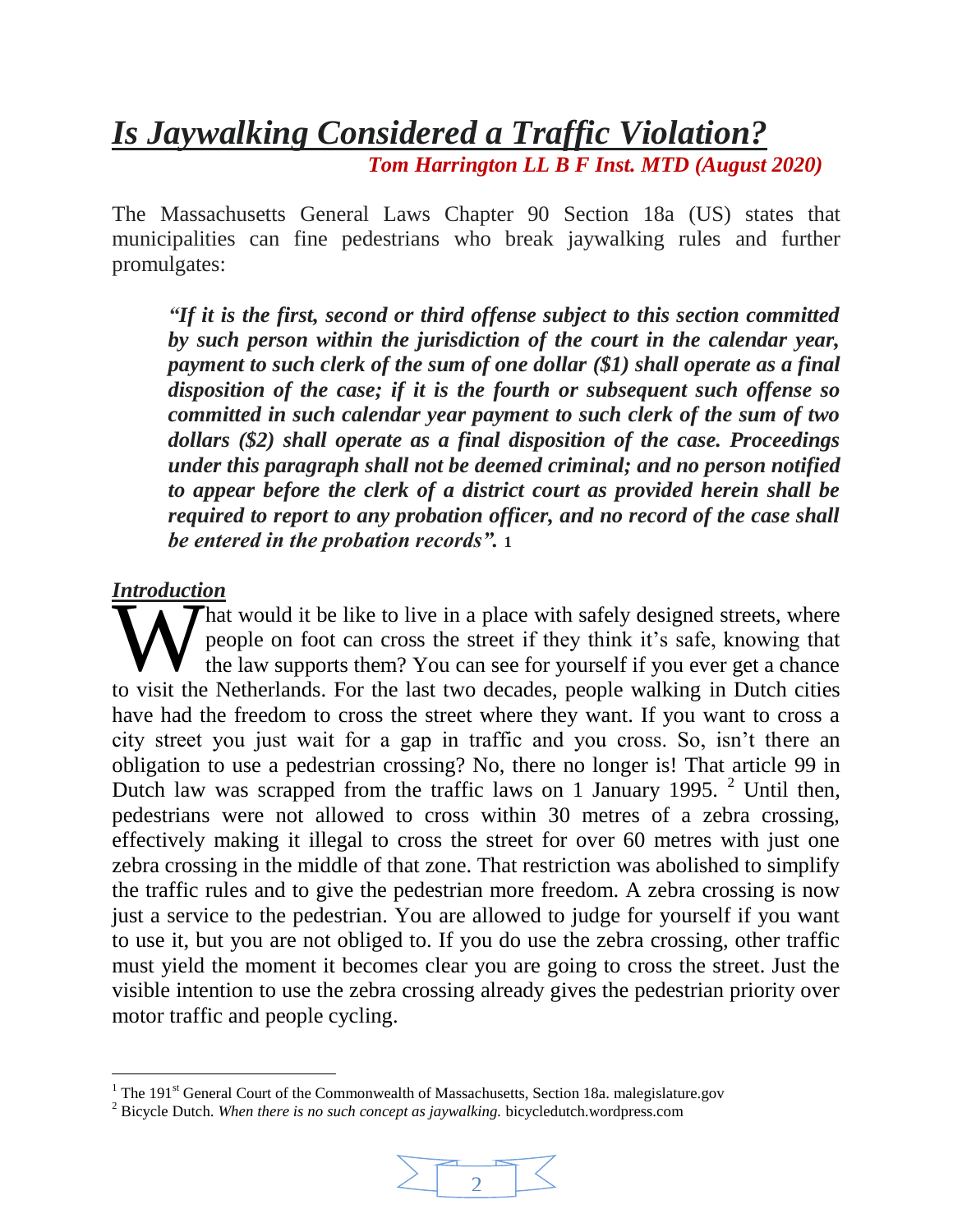Unfortunately, a lot of Dutch drivers choose to forget that rule (and people cycling also tend to miss this regulation all too often) so it is best not to depend on getting that priority. That Dutch pedestrians have had this extended freedom to cross the streets for over 20 years, now even becomes apparent in the street design. Some municipalities literally [encourage people to cross wherever they like](https://bicycledutch.wordpress.com/2014/06/12/how-to-make-motor-traffic-feel-unwelcome/) by lowering the kerbs. However, it is very different across the Atlantic Ocean. In the United States, the concept of ['jaywalking'](https://en.wikipedia.org/wiki/Jaywalking) was [propagated](http://www.bbc.com/news/magazine-26073797) in the 1920s by the automobile industry, with the object to restrict pedestrian movements and to give motor traffic more space in the towns and cities. Nowadays it is still illegal to cross the street mid-block in most of the United States. Although in New York even [children are taught to do it carefully](http://home2.nyc.gov/html/dot/html/pedestrians/cross-this-way.shtml) as it may be safer than crossing at the crosswalks. As a foreigner it would be best to stick to the rules though, or you may end up flat on the footpath with five police officers pinning you down, like a [British professor](http://news.bbc.co.uk/2/hi/6251431.stm) (see page 8 below) after he crossed a street mid-block in Atlanta.<sup>3</sup> This article examines the whole area of jaywalking and the associated dangers of such a risky activity.

### *The Term Originated with Jaydrivers*

Pedestrians are among the most vulnerable road users, accounting for 65% of road accidents and deaths worldwide. Violations, rather than error are the main contributing factors in pedestrian-related traffic accidents; the most common violations are illegal road-crossings and not using the various recommended crossing places. Also there are instances of not waiting for the appropriate light when crossing at intersections. Jaywalking occurs when a [pedestrian](https://en.wikipedia.org/wiki/Pedestrian) walks in or crosses a roadway that has traffic, other than at a suitable crossing point, or otherwise in disregard of traffic rules. It appears the term originated with "jaydrivers", people who drove horse-drawn carriages and automobiles on the wrong side of the road, before taking its current meaning.<sup>4</sup> The word jaywalking appears to come from Kansas (US) or at least that is where we first see evidence of its written use. Jaywalking laws vary widely by jurisdiction. In many countries such as the United Kingdom, the word is not generally used and there are no laws limiting how pedestrians can use public highways. This has caused confusion among tourists and other people visiting countries with such laws.<sup>5</sup> Legal texts in other countries use different concepts, such as rules applicable to pedestrians in the [Vienna Convention on Road Traffic.](https://en.wikipedia.org/wiki/Vienna_Convention_on_Road_Traffic)<sup>6</sup>

l

<sup>&</sup>lt;sup>6</sup> The Convention on Road Traffic, commonly known as the Vienna Convention on Road Traffic is an international *treaty designed to facilitate international road traffic and to increase road safety by establishing standard traffic*



<sup>3</sup> *Where jaywalking is not a crime.* usastreetsblog,org

<sup>4</sup> *Why jaywalking is jaywalking*. Merriam-Webster. Retrieved 10 Sept. 2017/

<sup>5</sup> *What every Brit should know about jaywalking*. 12 January 2007.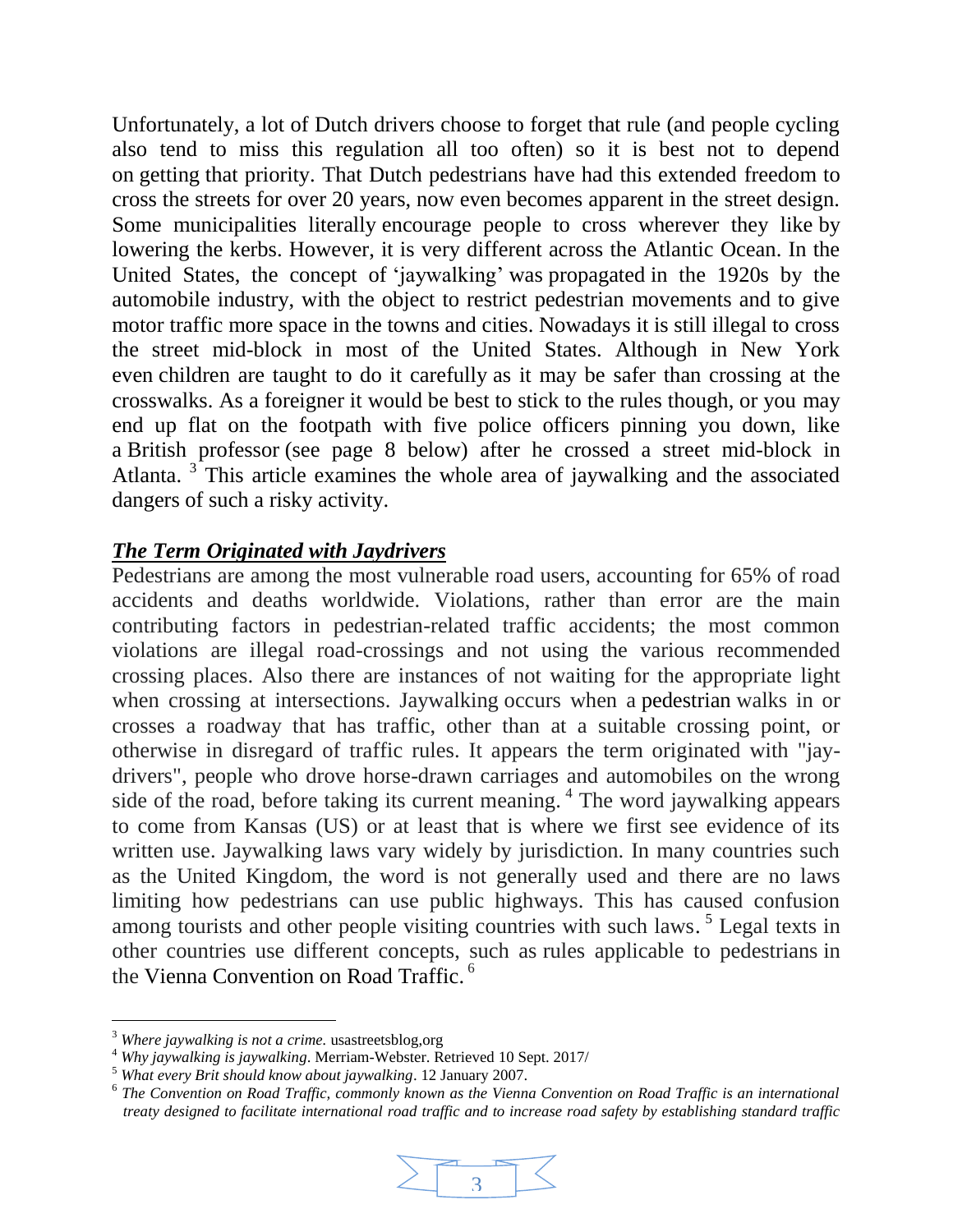But there is no such offence in the UK, where it is considered a personal responsibility to cross the road safely, although former London Mayor Ken Livingstone when he was in office proposed making jaywalking illegal. The advice given in the Highway Code recommends that all pedestrians abide by the Green Cross Code: *"Where there is a crossing nearby, use it. Otherwise choose a place where you can see clearly in all directions."* 

### *Lacked Sidewalk Etiquette*

 $\overline{a}$ 

Jaywalking seems like a word that originated in New York City, since so many pedestrians of the Metropolis seem to have no regard for crossing the street at the appointed time or place. Its place of birth is actually far from New York; the word appears to come from Kansas or at least that is where we first see evidence of it in written use. It is unclear why the word 'jaywalker' survived, while 'jaydriver' languishes in obscurity. The meaning of jaywalker is different than it was when it first began to be used. The word was formed in imitation of a slightly older word the 'jay-driver'. This initially referred to a driver of horse-drawn carriages or automobiles who refused to abide by traffic laws in a fairly specific way: they drove on the wrong side of the road. An article in The Junction City Union (Junction City Kansas) newspaper on June  $28<sup>th</sup> 1905$  begins:

*"Nearly every day someone calls our attention to articles that have been appearing in the Kansas City Star concerning 'the jaywalker', and then goes on to warn against these miscreants who cannot seem to figure out that they should be driving on the right side of the road. Stop at the corner of any well traveled street and you will be astonished at the number who don't know that this is the right way to do or and who are careless in regard to the matter".* 

In October of the same year in the Kansas City Star, we find mention of the pedestrian version of these drivers. Much annoyance would be obviated if people when meeting others going in the opposite direction would keep to the right and avoid collisions and being called a 'jaywalker'. For the first years that it was in use, 'jaywalking' had little, if anything, to do with pedestrians crossing the street and were used solely to scold those who lacked sidewalk etiquette.

*rules among the contracting parties.* Vienna Road Traffic 8 November 1968*.* United Nations Treaty Collection. Chapter X1. Transport and Communication. B Road Traffic. Treaties.un.org

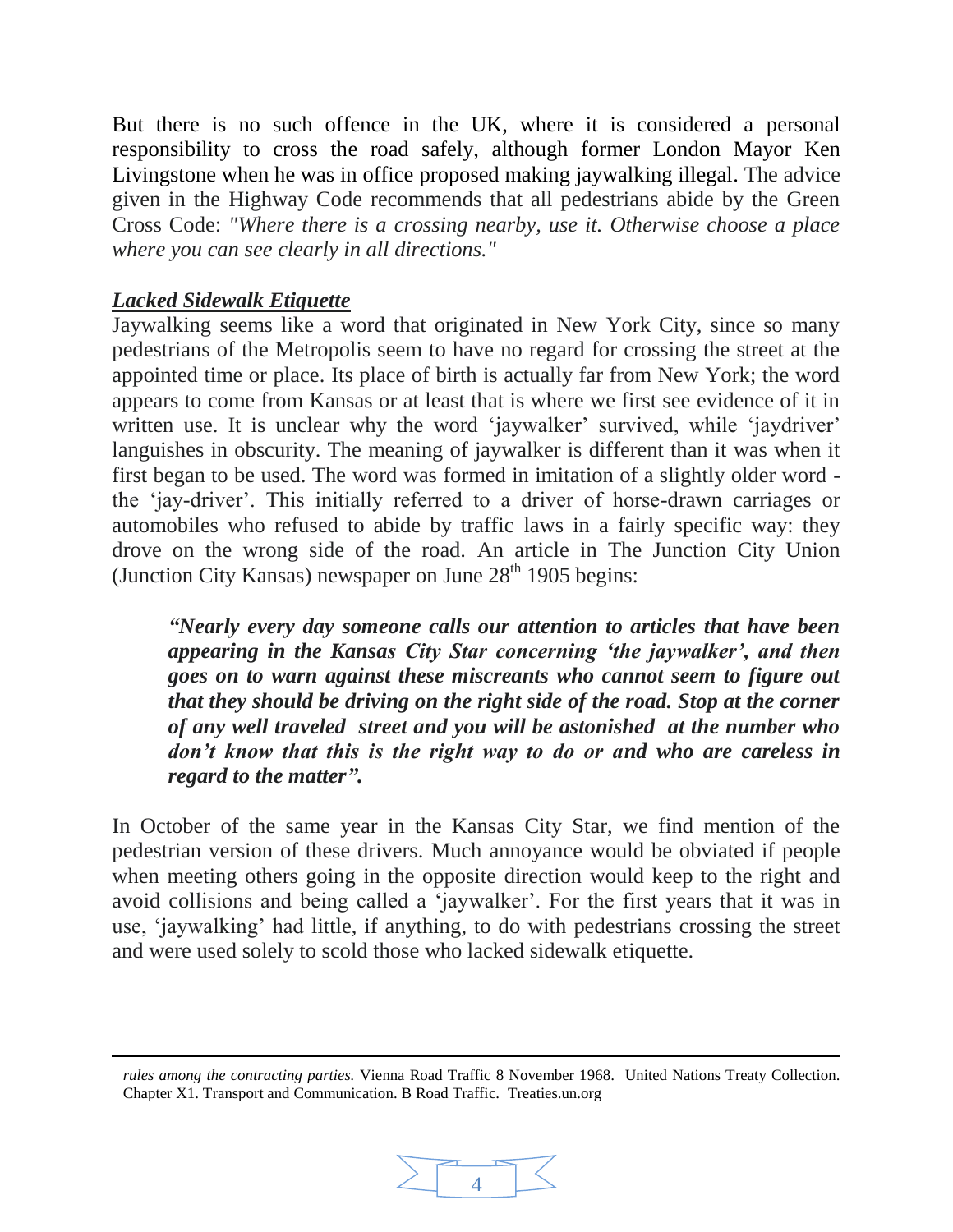Both 'jaywalker' and 'jaydriver' are taken from a sense of the word 'jay' meaning 'greenhorn or 'rube'. <sup>7</sup> It is unclear why 'jaywalker' shifted its meaning and survived for more than a hundred years now while 'jay-driver' languishes in obscurity. And if you are one of those who find 'jaywalker' objectionable beyond words, take heart, for the sentiments of early century America are in line with yours. In the words of The Chanute Daily Tribune 1909: *"the 'jaywalker' needs attention as well as the 'jaydriver', and is about as big a nuisance". <sup>8</sup>* A newspaper article introduced the term jaywalker to readers in [Grants Pass, Oregon](https://en.wikipedia.org/wiki/Grants_Pass,_Oregon) in 1913:

*"A campaign of ridicule directed toward the extermination of the "Jay Walker Family" was inaugurated [in Tacoma WA] today by the local automobile club. The "Jay Walker Family" according to explanations made today is numerous. It is composed of those pedestrians who cross congested streets without first looking to see if it is safe to do so. The local automobile club today adopted resolutions suggesting propaganda to be distributed all over the country to "kill off the Jay Walker Family." Automobile clubs all over the country ... will be asked to aid in exterminating "Mr. and Mrs. Jay Walker and all the little Walkers."* <sup>9</sup>

Originally, the legal rule was that *"all persons have an equal right in the highway and that in exercising the right each shall take due care not to injure other users of the way".* <sup>10</sup> In time, however, streets became the province of motorized traffic, both practically and legally. To emphasis to seriousness of jaywalking in the US, between 2011 and 2015, Los Angeles (LA) police issued [17,000 jaywalking](http://www.latimes.com/local/california/la-me-0503-lopez-ticket-20150506-column.html)  [tickets](http://www.latimes.com/local/california/la-me-0503-lopez-ticket-20150506-column.html) (which carry a \$197 fine) to pedestrians who violated the agreement that people may only exit the sidewalk and cross the roadway at designated points and at designated times. However, in the not so distant past, it was cars, not people, who were fighting for their right to be on the street.

### *Jaywalking UK*

The Highway Code relies on the pedestrian making their own judgment on whether it is safe to cross based on the [Green Cross Code](https://en.wikipedia.org/wiki/Green_Cross_Code) *(Initiated in 1970 Ed).* Pedestrians do have priority over turning vehicles. Rule 170 of the UK's [Highway](https://en.wikipedia.org/wiki/Highway_Code)  [Code](https://en.wikipedia.org/wiki/Highway_Code) instructs a driver to *"watch out for pedestrians crossing a road into which you are turning. If they have started to cross they have priority, so give way."* <sup>11</sup>

<sup>&</sup>lt;sup>11</sup> *Using the road.* (159-203). UK Department of Transportation



 $\overline{a}$  $7$  Rube: A person from a rural region who lacks polish and sophistication: rustic.

<sup>8</sup> Merriam-Webster Dictionary. merriam-webster.com

<sup>6</sup> https://unece.org

<sup>10</sup> Miller McClintock for the Chicago Association of Commerce*. "Report and recommendations of the metropolitan street traffic survey",* p.133 quoted by Norton, *Fighting Traffic* on p. 289.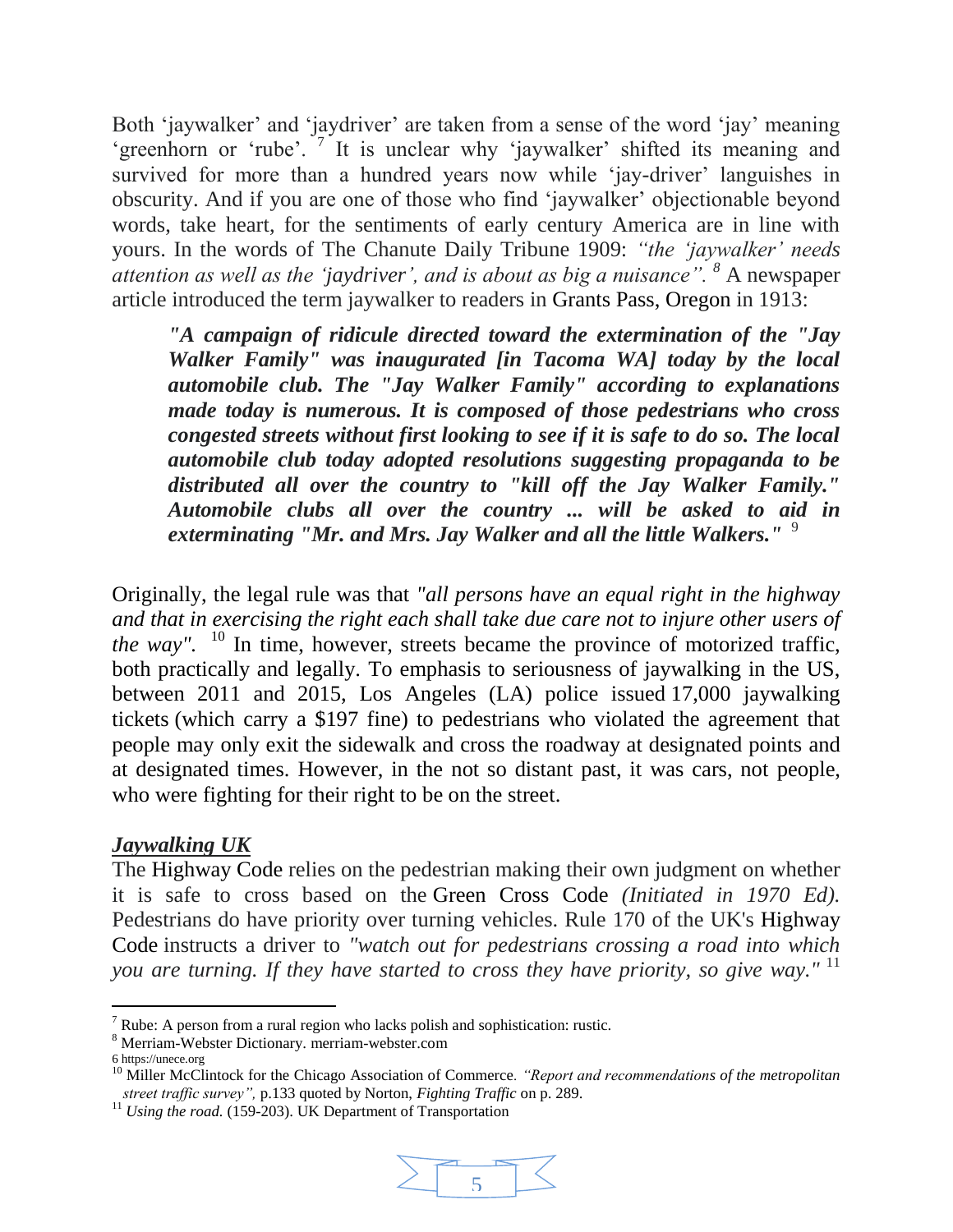Also, according to the Highway Code, first find a safe place to cross and where there is space to reach the pavement on the other side. Where there is a crossing nearby, use it. It is safer to cross using a subway, a footbridge, an island, a zebra, pelican, toucan or puffin crossing, or where there is a crossing point controlled by a police officer, a school crossing patrol or a traffic warden. Otherwise choose a place where you can see clearly in all directions. Try to avoid crossing between parked cars, on a blind bend, or close to the brow of a hill. Move to a space where drivers and riders can see you clearly. Do not cross the road diagonally.  $^{12}$  In the UK if you jaywalked, no one would bat an eyelid but in Atlanta (US), you could be wrestled to the ground, cuffed and charged with the offence and fined. In Germany and the Netherlands, the onus is more on the motorist. Not stopping for pedestrians on crossings is an offence, and a driver can be issued with a ticket even if they are waiting on the kerb (again, the expectation is that pedestrians should cross safely).

### *Jaywalking Ireland – 15 Metres*

l

Ireland is not a member/signatory of the Vienna Convention, <sup>13</sup> (The UK is) but the law is still very clear. Road traffic regulations state that *"a pedestrian shall exercise care and take all reasonable precautions in order to avoid causing danger or inconvenience to traffic and other pedestrians".* The law states that pedestrians must respect red lights at pedestrian crossings and must use footpaths where provided. Pedestrians are prohibited from crossing a road within 15 metres of a pedestrian crossing, without using the crossing. Fines range from  $\epsilon$ 800 for a first offence, to three months in prison for repeat offenders. However, it's rare to see jaywalkers fined in Ireland. *(In Brazil, it is illegal to cross the road if the nearest zebra crossing is within 50 metres) Ed.)*

According to the Road Safety Authority (RSA):

*"It is a very serious issue and at the heart of it is the safe cross code: stop, look, listen and live," "You should cross the road at a safe place; we all learned this at school. Pedestrians are carelessly crossing road and if they got the basics right they wouldn't be getting knocked down and it is all the more important in an urban setting."*

It is indeed a serious issue. About one fifth of all road deaths are pedestrians. Last year a total of 74 pedestrians lost their lives on the roads out of a total of 367.

<sup>&</sup>lt;sup>13</sup> The Convention on Road Traffic, commonly known as the Vienna Convention on Road Traffic is an international treaty designed to facilitate international road traffic and to increase road safety by establishing standard traffic rules among the contracting parties. Vienna Road Traffic 8 November 1968.



 $12$  The Highway Code, Department of Transport. 1 October 2015, updated 20 August 2019. www.gov.uk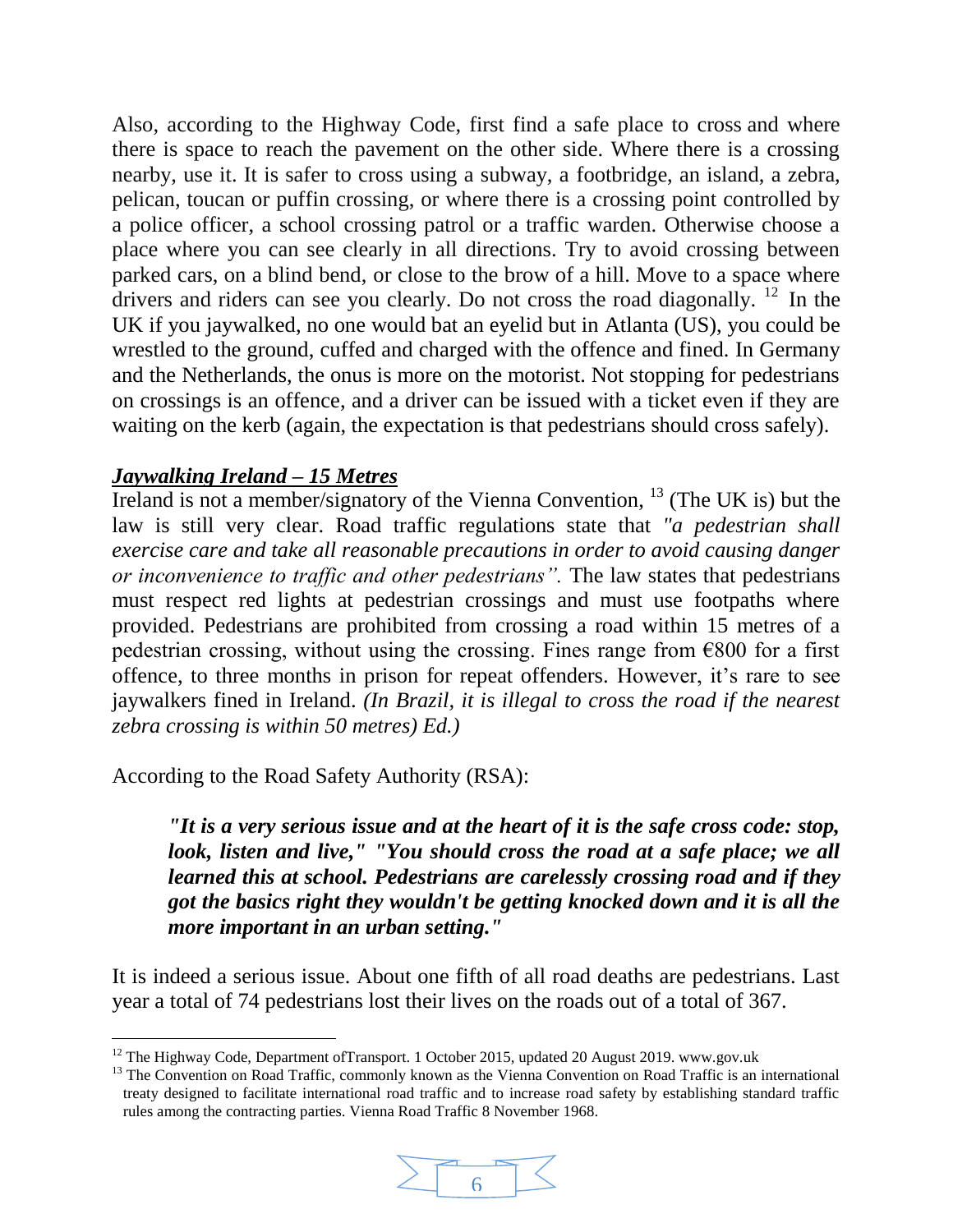A total of 29 of those deaths were people aged between 61 and 80. So far this year five out of the eight deaths on our roads have been pedestrians. There is no breakdown between urban and rural for these figures, but they do demonstrate that pedestrians must exercise more caution on the road and be held as accountable as much as careless motorists and other road users are. A spokesman for the Garda Dublin Traffic Division said jaywalking was a "daily problem" in the capital for officers on the street: *"It's pretty bad really. At every single junction in the city pedestrians don't wait for the green man."* He said pedestrians in other European countries respected the laws and did not generally wander out in traffic. *"It is the exact opposite here. Maybe it's becau*se *it's not enforced, maybe its bad habits, maybe its impatience, it's hard to tell,"* he added. *"People don't see the dangers they put themselves in. The dangers certainly are there given the volumes of traffic. You have motorcyclists legally filtering up and down through traffic and there are cycling tracks."* But the laws are hard to enforce and certainly not in the way they are hammered home in the US. Unlike that country, Gardaí do not have the power to arrest jaywalkers and issue on-the-spot fines. Instead they must rely on the offender stopping voluntarily and giving them the correct name and address. Then a summons must be issued and the matter must proceed through the courts. A spokesman admitted that penalties issued for jaywalking were at best a "rarity" if, in fact, they ever took place at all. A majority of Irish people support the introduction of on-the-spot fines for reckless pedestrians who cross the road in a "zombie like trance", according to a new survey. The Automobile Association (AA) asked almost 6,100 people if they believe that pedestrians should be held to the same road safety standards as drivers and two-thirds agreed that they should. The AA believes that this increase can be attributed to the rise in the number of people using mobile phones and other personal devices. <sup>14</sup>

### *Some European Countries*

l

In many European countries, pedestrians are banned from motorways (in Ireland and the UK, motorways are defined in law as [special roads\)](https://en.wikipedia.org/wiki/Special_road) and possibly from express roads, but they are generally not prohibited from regular rural and urban roads. That is done in compliance with the [Vienna Convention on Road Traffic,](https://en.wikipedia.org/wiki/Vienna_Convention_on_Road_Traffic) <sup>15</sup> which also contains concepts addressing the question of the usage of the road or street by pedestrians for walking or crossing. Some countries like Ireland do not comply with the convention as rigorously as others. Laws and traditions vary from country to country.

<sup>&</sup>lt;sup>15</sup> Vienna Convention on Road Traffic. 8/11/1968. https://unece.org



 $14$  Majority of people want fines imposed for jaywalking. independent.ie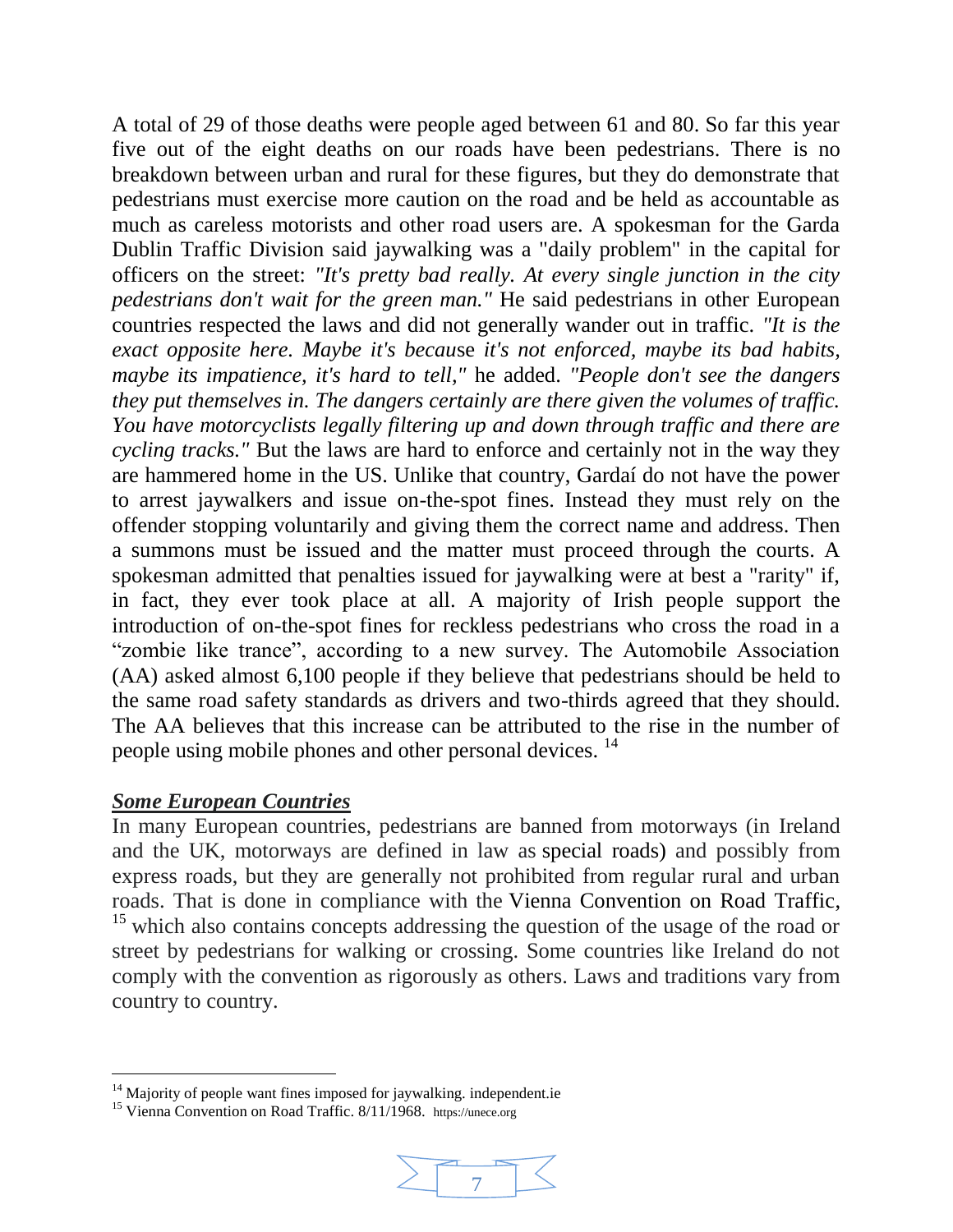Pedestrians account for 10% of fatalities: 217 pedestrian fatalities on EU motorways in 2012 and 847 between 2010 and 2012. The rate is 20% in Poland, 17% in Great Britain, 15% in Spain and 10% in France. These include vehicle users who leave their vehicles after they have broken down, workers in work zones and individuals who illegally enter the motorway on foot.<sup>16</sup>

# *Discomfort With Traffic*

Pedestrians are often forced to walk outside crosswalks, when they are blocked by cars due to traffic congestion or drivers stopping too far forward. The common practice of car-centric traffic-signal synchronization produces [green waves](https://en.wikipedia.org/wiki/Green_wave) for motorists but not necessarily for pedestrians, who may encounter little or no conflicting traffic at cross streets where signals instruct them to wait. Pedestrians may dislike crossing at intersections for other reasons, such as discomfort dealing with traffic from several directions (whereas a jaywalker at a location distant from an intersection only needs to observe two directions of traffic), or wanting to avoid the extra air emissions generated by vehicles stopping and starting (given that vehicular emissions are significantly less when vehicles are moving at steady speeds). In rural and suburban areas, people may jaywalk due to a lack of sidewalks. Some pedestrians are unwilling to observe lengthy wait times at traffic signals. They are also more likely to make "informal crossings" at wide roads, or at locations where formal crosswalks are too distant to be practical for them to use.

# *Pedestrians' – "Herd Mentality".*

Cues from other pedestrians affect the cautiousness and walking behaviour of pedestrians sharing the same intersection or route. For instance, some pedestrians act as "front-liners" (those pedestrians nearest to the street at an intersection or crossing) while others act as "back-fielders" (those pedestrians behind other pedestrians at an intersection or crossing). One study found that when "frontliners" crossed, "back-fielders" followed without examining walking conditions. <sup>17</sup> Therefore, if "front-liners" cross illegally, other walkers may enter a road without adequately assessing their own individual risk. Essentially, this situation can be described as a "herd mentality" where each member feels an exaggerated sense of protection from being part of a group.

 $\overline{a}$ 

<sup>17</sup> Justin A. Heinonen & John E. Eck. *Pedestrian's injuries and fatalities*. Guide No. 51. Centre for problem-oriented Policing. popcenter.asu.rdu



<sup>16</sup> http://etsc,eu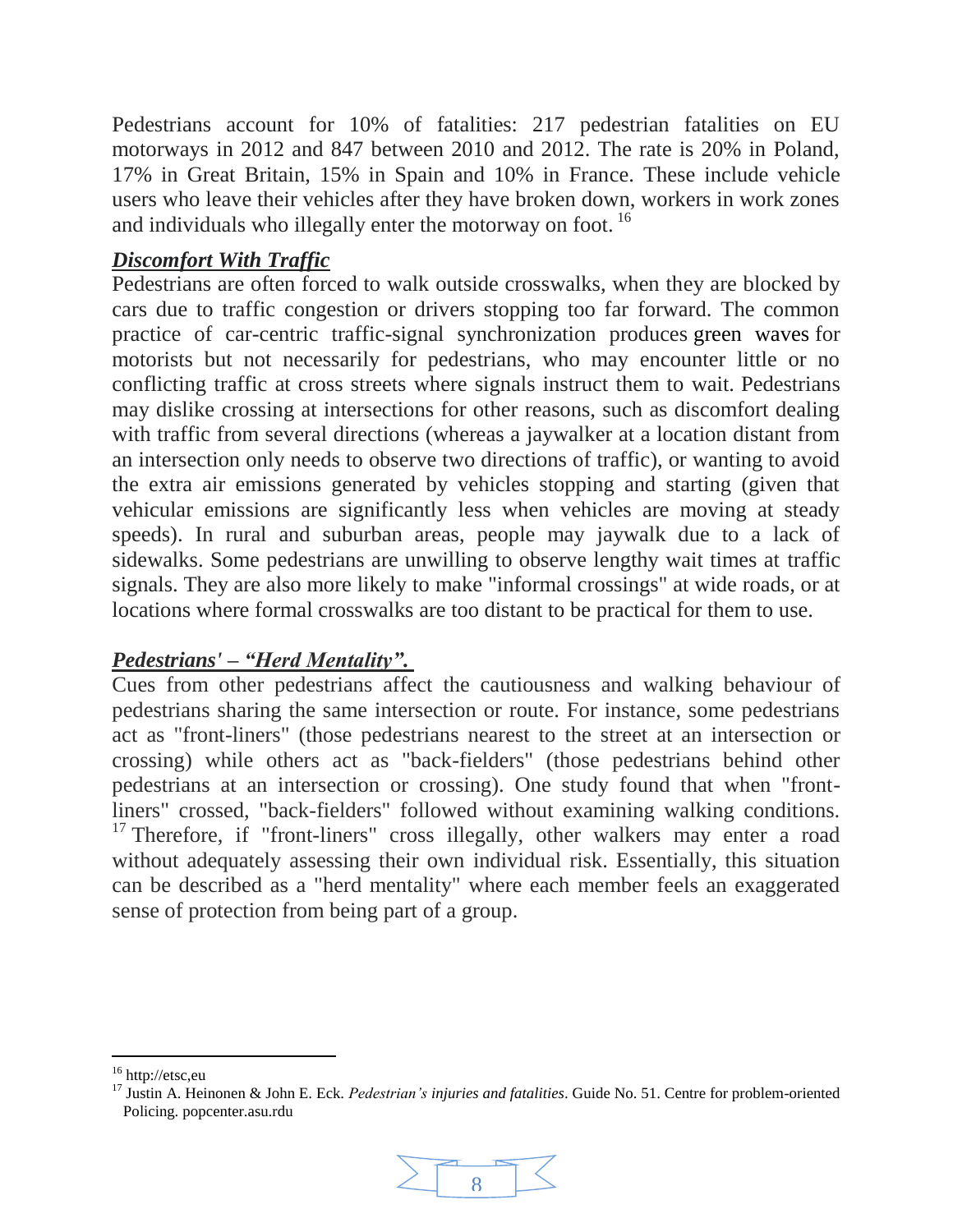Similarly, obedient pedestrians (those who do not jaywalk) and disobedient pedestrians (those who do) influence one another's behavior: the disobedient encourage jaywalking among the normally obedient, but the obedient can reduce jaywalking among the normally disobedient.<sup>18</sup> In addition, disobedient walkers can diminish pedestrian penalties' deterrent effects. For example, disobedient walkers might motivate other pedestrians to cross illegally because their behavior indicates that particular situations lack penalties. <sup>19</sup>

### *Combination of Rambo & Perry Mason*

It is a cautionary tale for any traveler - distinguished historian Felipe Fernandez-Armesto tried to cross the road while in Atlanta for the conference of the American Historical Association, only to find himself in handcuffs and surrounded by armed police. *"I come from a country where you can cross the road where you like,"* said the visiting professor of global environmental history at Queen Mary College, University of London. *"It hadn't occurred to me that I wasn't allowed to cross the road between the two main conference venues."* Professor Fernandez-Armesto then spent eight hours in the cells before the charges were dropped. He said that his colleagues now regard him *"as a combination of Rambo, because it took five cops to pin me to the ground, and Perry Mason, because my eloquence before a judge obtained my immediate release".*

### *Culture Clash*

 $\overline{a}$ 

Just because you can do something in the UK doesn't mean it's OK in another country. Jaywalking is an offence in most urban areas in the United States although enforcement varies between states - and Canada, and in places such as Singapore, Spain, Poland, Slovenia and Australia. In Brisbane, police have begun doling out fines after complaints from motorists involved in near-misses with jaywalkers. In Beijing and Shanghai, city officials have clamped down on jaywalkers in an attempt to improve public behaviour ahead of the 2008 Olympics and 2010 World Expo respectively. Some road safety campaigners claim that with traffic heavier, where light phases are timed to allow as many vehicles through an intersection as possible, pedestrians are increasingly taking risks in order to cross the road

<sup>19</sup> Justin A. Heinonen & John E. Eck. *Pedestrian's injuries and fatalities.* Guide No. 51. Centre for Problem-oriented Policing. popcenter.asu.rdu



<sup>18</sup> Justin A. Heinonen & John E. Eck. *Pedestrian's injuries and fatalities*. Guide No. 51. Centre for Problem-oriented Policing. Justin A. Heinonen & John E. Eck. Pedestrians injuries and fatalities. Guide No. 51. Centre for problemoriented Policing. popcenter.asu.rdu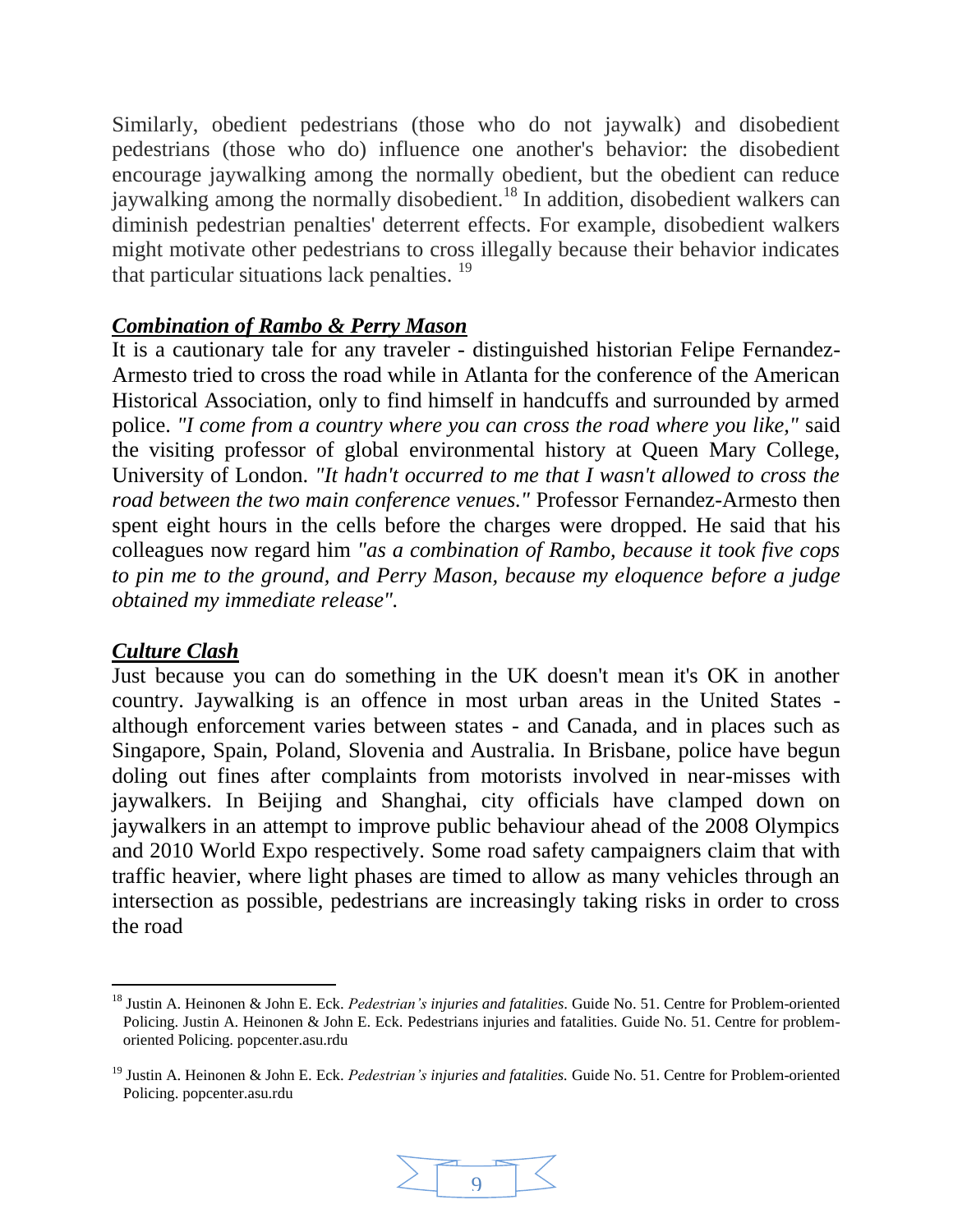At least Prof Fernandez-Armesto can relax in the knowledge that it's not just outsiders who commit such heinous offences as crossing the road where they please. Back in 1915, the Atlanta Constitution reported that the practice of "jaywalking" was all too commonplace it said:

*"People cross the streets any and everywhere, without regard to traffic, darting in front of fast-moving motor vehicles, dodging horses and street cars, and even braving ambulances and fire apparatus with no satisfaction except the consciousness that 'they did it,' and then having plenty of time to turn and contemplate the danger they have escaped."*

Having been carted off in a *"filthy, foetid paddy wagon"* as the professor described it, that last observation was one denied to him.

### *10-Day Coma – Ticket for Jaywalking*

Despite being both dangerous and against the law, jaywalkers are hardly ever punished. It takes a certain amount of foolhardiness to run across three lanes of oncoming traffic at rush-hour in dark clothing. At best you could get blown out of it by an irate motorist or tackled by an unhappy cyclist. At worst you could be killed or seriously injured but you will probably not be arrested. If a motorist mounted a footpath and drove slowly through the oncoming crowds and gave the two-fingers to whoever challenged him he would most likely be set upon by an angry mob before being carted off to the nearest police station. And rightly so. But things seem a little unfair from behind the wheel where it can appear that jaywalking is a national pastime that goes unchecked despite its obvious dangers to all road users. It's a different story across the Atlantic, where a British professor (see above) was recently wrestled to the ground by no fewer than five police officers in the US city of Atlanta after attempting to cross the road in the wrong place. But there is little doubt that American authorities take jaywalking seriously.

A New Jersey teenager who was hit by a car while crossing a road, ended up in a 10-day coma, during which she received a ticket for jaywalking. Sixteen-year-old Ryan Van Brunt later made a full recovery and had the charges dropped. Most cities in the US and Canada have laws banning jaywalking and it is illegal in many other states around the world including Singapore and Taiwan, where it was made illegal last July. In the UK, Netherlands and India, however, there are no such laws. The Dutch, naturally, legalized jaywalking in 1997.

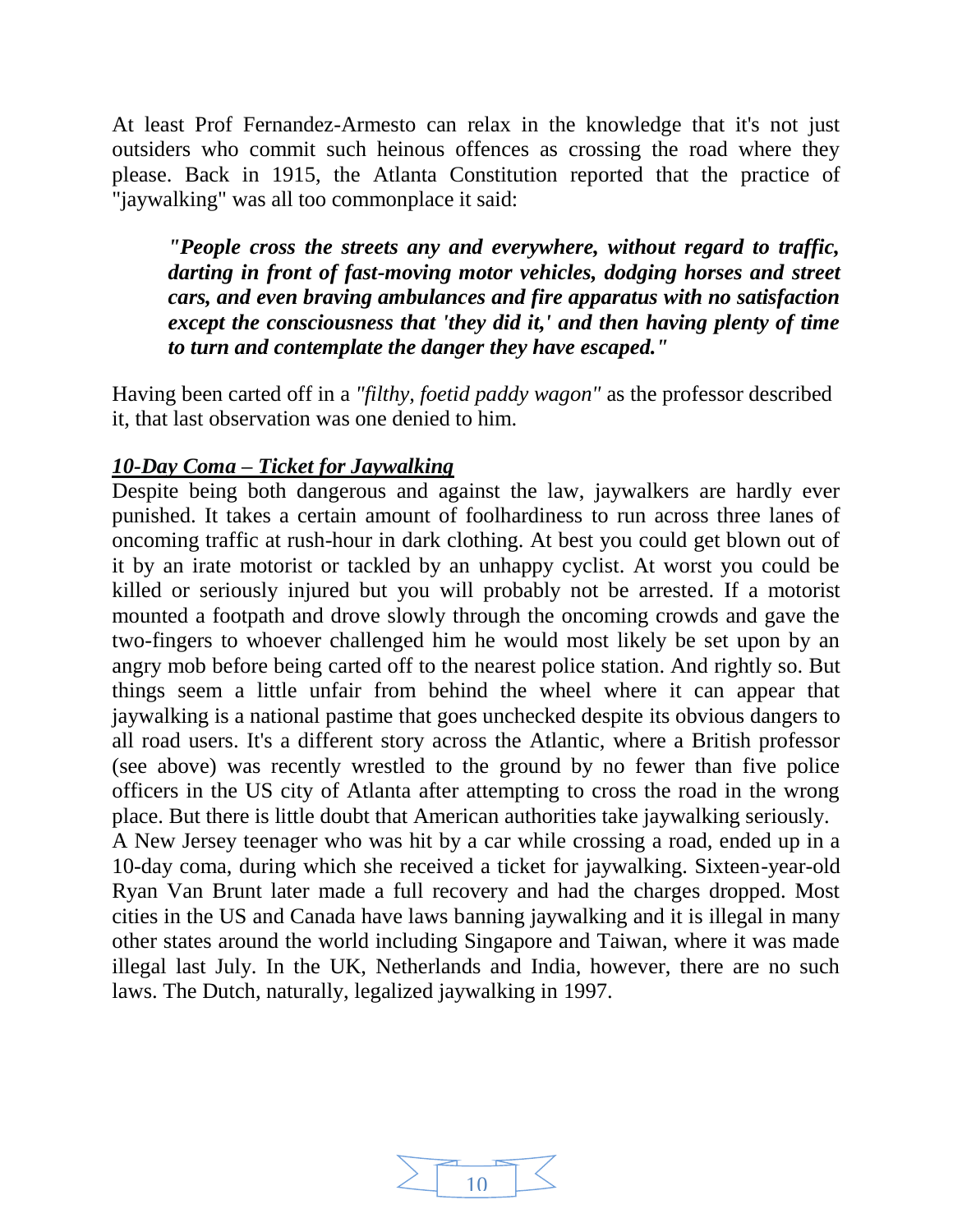# *Some Proposals to Make Walking Safer*

In order to make walking safer, first, spend more money on making it safer; despite the fact that pedestrians make up a large part of the traffic deaths in many countries, [funding is always](http://www.transact.org/ca/design/three.htm) disproportionately scant. Second, provide good places to walk. People instinctively strive for the conservation of energy, and failing to provide proper crossings in the presence of clear "desire lines" invites a jaywalking problem. Third, install pedestrian-friendly engineering. One of the simplest tools is the "leading pedestrian interval," which gives walkers a slight head start against turning traffic, thus making them more visible and allowing them to establish their presence in the intersection. A much more common problem than urban jaywalking crashes are left- and right-turn car-pedestrian crashes at intersections. Fourth, lower (and enforce) urban speeds. Cities like Barcelona and Amsterdam pedestrian paradises both—are proposing limiting entire tracts of the city to 30 kph *(that's 18.6 mph, Ed.),* and in places like the "Skvallertorget," or "Gossip Square," in Norrkoping, Sweden, the legal right of way is shared equally, and safely, among pedestrians and drivers, without clear markings, because car traffic has dropped to human speeds. Fifth, stiffen penalties for cars that violate the rights of those legally crossing (which would provide ancillary benefits for those crossing in a more informal fashion). Pedestrian fatalities wouldn't exist without cars, a stubborn fact that the law should reflect.<sup>20</sup>

# *Legal Issues – Contributory Negligence*

Accidents take place everyday -- people are injured and property is damaged. When accidents happen, one of the first questions people typically ask is: *"Who was at fault?"* The concepts of contributory and [comparative](https://dictionary.findlaw.com/definition/negligence.html) negligence address this question and provide a way to allocate fault between parties when the answer to this question is not entirely clear. As the terms imply, a party may contribute to an act of negligence or be comparatively negligent for their incurring own injuries. The concept of contributory negligence is used to characterize conduct that creates an unreasonable risk to one's self. The idea is that an individual has a duty to act as a reasonable person. When a person does not act this way and injury occurs, that person may be held entirely or partially responsible for the resulting injury, even though another party was involved in the accident. For example, Dave, a motorist, strikes Sally, a pedestrian who was crossing the street without carefully checking traffic or heeding the warning of the 'red man' of the nearby. Who's at fault in this situation?

l <sup>20</sup> Tom Vanderbilt 2 November 2009. *In defence of jaywalking – banning the practice won't make pedestrian safer.* Slate.com

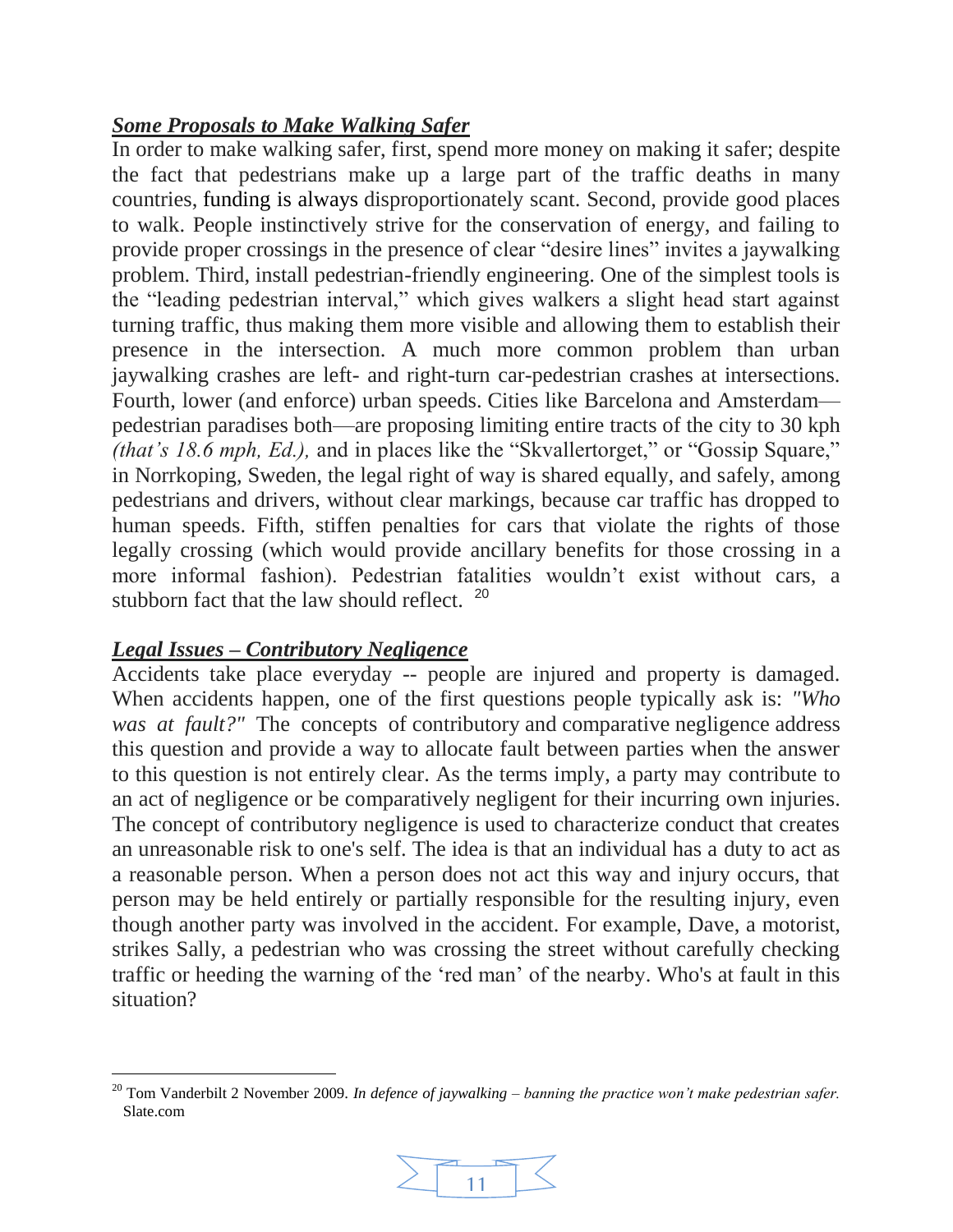After an injured party files a negligence claim, the defendant (the person sued) may then assert a contributory negligence claim against the plaintiff (the person bringing the lawsuit), effectively stating that the injury occurred at least partially as a result of the plaintiff's own actions. This would be a contributory negligence counterclaim, a common [defense to negligence claims.](https://injury.findlaw.com/accident-injury-law/defenses-to-negligence-claims.html) If the defendant is able to prove the contributory negligence claim, the plaintiff may be totally barred from recovering damages or her damages may be reduced to reflect her role in the resulting injury. The pedestrian in the example, Sally, probably would be considered at least partially at fault (and therefore liable for contributory negligence) for carelessly crossing the street. Traditionally, the courts viewed contributory negligence as a total bar to the recovery of any damages. Under the traditional view, if a person had contributed to the accident in any way, the person was not entitled to compensation for his or her injuries. In an attempt to reduce the harsh, oftentimes unfair outcomes resulting from this approach, many jurisdictions have now adopted a comparative negligence approach. If the plaintiffs damaged are totaled and then reduced to reflect their contribution to the injury for example, if a plaintiff was awarded say £10,000 and the judge and jury determined that the plaintiff was 25% responsible for the accident, they would be awarded £7,500.

### *Conclusion*

Jaywalking is particularly dangerous because in a collision between a vehicle and a pedestrian, the person is likely to come out worst and receive very serious injuries. That is why it is so important that pedestrians do what they can to reduce the risk of accidents and avoid jaywalking whenever possible. Jaywalking pedestrians are responsible for using their own judgment, but some not-so-responsible pedestrians will attempt crossing without paying appropriate attention. Many pedestrians – especially the young and the elderly – may be unable to judge the speed of traffic and the distance away it is and therefore step into the path of oncoming traffic. Some will even deliberately interfere with the right of way that belongs to the traffic, not to them. Unless there is a collision, it can be difficult for police and courts to determine whether a jaywalker was doing so properly or was failing to yield to traffic. Saying, always cross at pedestrian crossings is easy. It's a simple rule, and in most cases it works. But that doesn't mean that it's the safest way to cross the street. When a pedestrian crosses a road at a pedestrian crossing, the pedestrian has right of way over opposing traffic, which normally has a red light, or some other explicit indication that they must yield to pedestrians. Under such circumstances, most pedestrians assume that their having right of way means that they will be safe crossing the road, and they do so without much thought or observation, especially those staring into their mobile phone or other personal electronic devices.